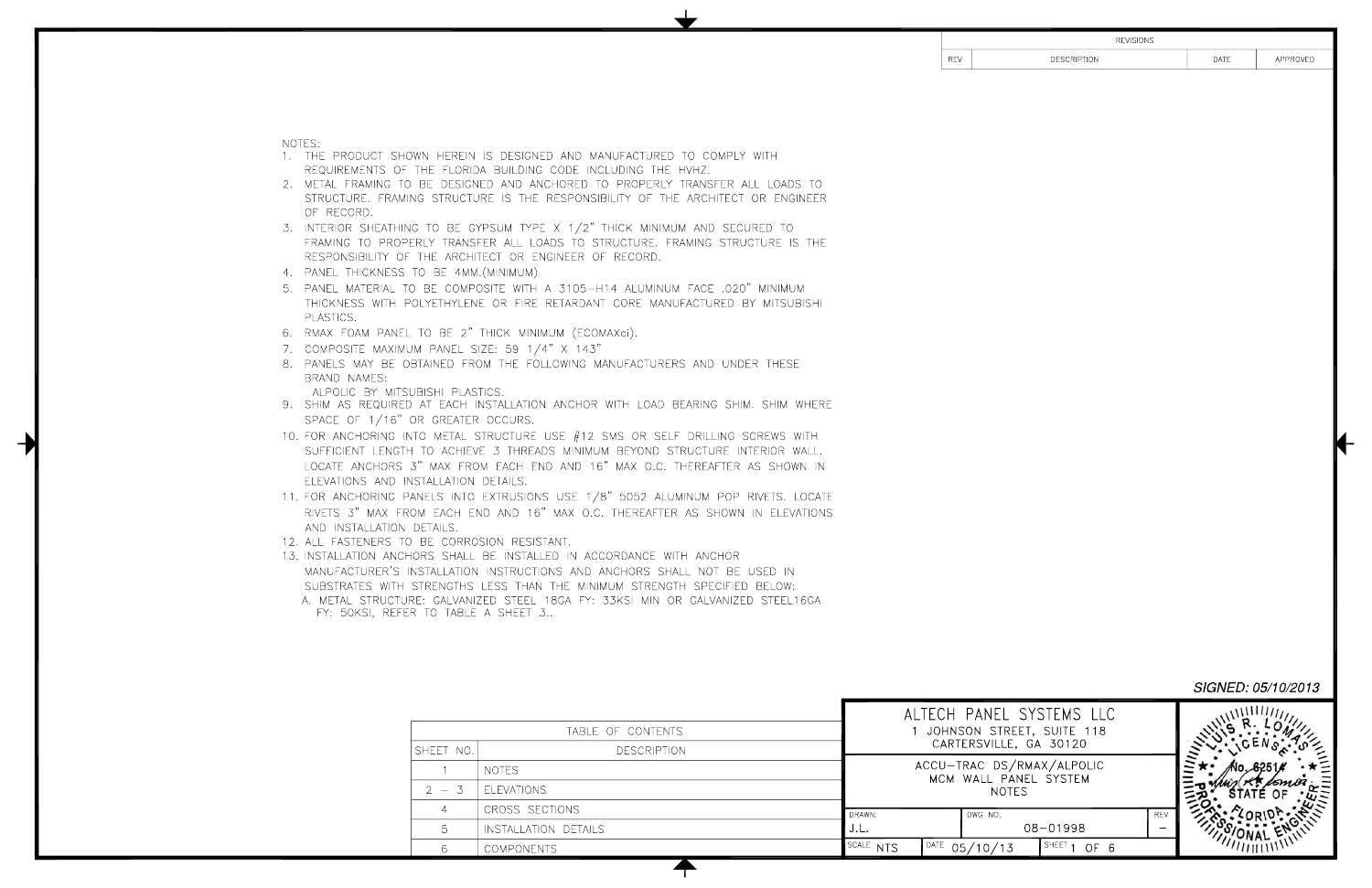

| <b>REVISIONS</b> |                                                       |      |          |  |  |
|------------------|-------------------------------------------------------|------|----------|--|--|
| <b>REV</b>       | <b>DESCRIPTION</b>                                    | DATE | APPROVED |  |  |
|                  |                                                       |      |          |  |  |
|                  |                                                       |      |          |  |  |
|                  |                                                       |      |          |  |  |
|                  |                                                       |      |          |  |  |
|                  |                                                       |      |          |  |  |
|                  |                                                       |      |          |  |  |
|                  |                                                       |      |          |  |  |
|                  |                                                       |      |          |  |  |
|                  |                                                       |      |          |  |  |
|                  |                                                       |      |          |  |  |
|                  |                                                       |      |          |  |  |
|                  |                                                       |      |          |  |  |
|                  |                                                       |      |          |  |  |
|                  |                                                       |      |          |  |  |
|                  |                                                       |      |          |  |  |
|                  |                                                       |      |          |  |  |
|                  |                                                       |      |          |  |  |
|                  |                                                       |      |          |  |  |
|                  |                                                       |      |          |  |  |
|                  |                                                       |      |          |  |  |
|                  |                                                       |      |          |  |  |
|                  |                                                       |      |          |  |  |
|                  |                                                       |      |          |  |  |
|                  |                                                       |      |          |  |  |
|                  |                                                       |      |          |  |  |
|                  |                                                       |      |          |  |  |
|                  |                                                       |      |          |  |  |
|                  | ALTECH PANEL SYSTEMS LLC                              |      |          |  |  |
|                  | 1 JOHNSON STREET, SUITE 118<br>CARTERSVILLE, GA 30120 |      |          |  |  |
|                  | ACCU-TRAC DS/RMAX/ALPOLIC                             |      |          |  |  |
|                  | MCM WALL PANEL SYSTEM<br>ELEVATION                    |      |          |  |  |
|                  | DWG NO.<br><b>REV</b>                                 |      |          |  |  |
|                  | 08-01998                                              |      |          |  |  |
|                  | $\overline{DATE}$ 05/10/13<br>SHEET 2 OF 6            |      |          |  |  |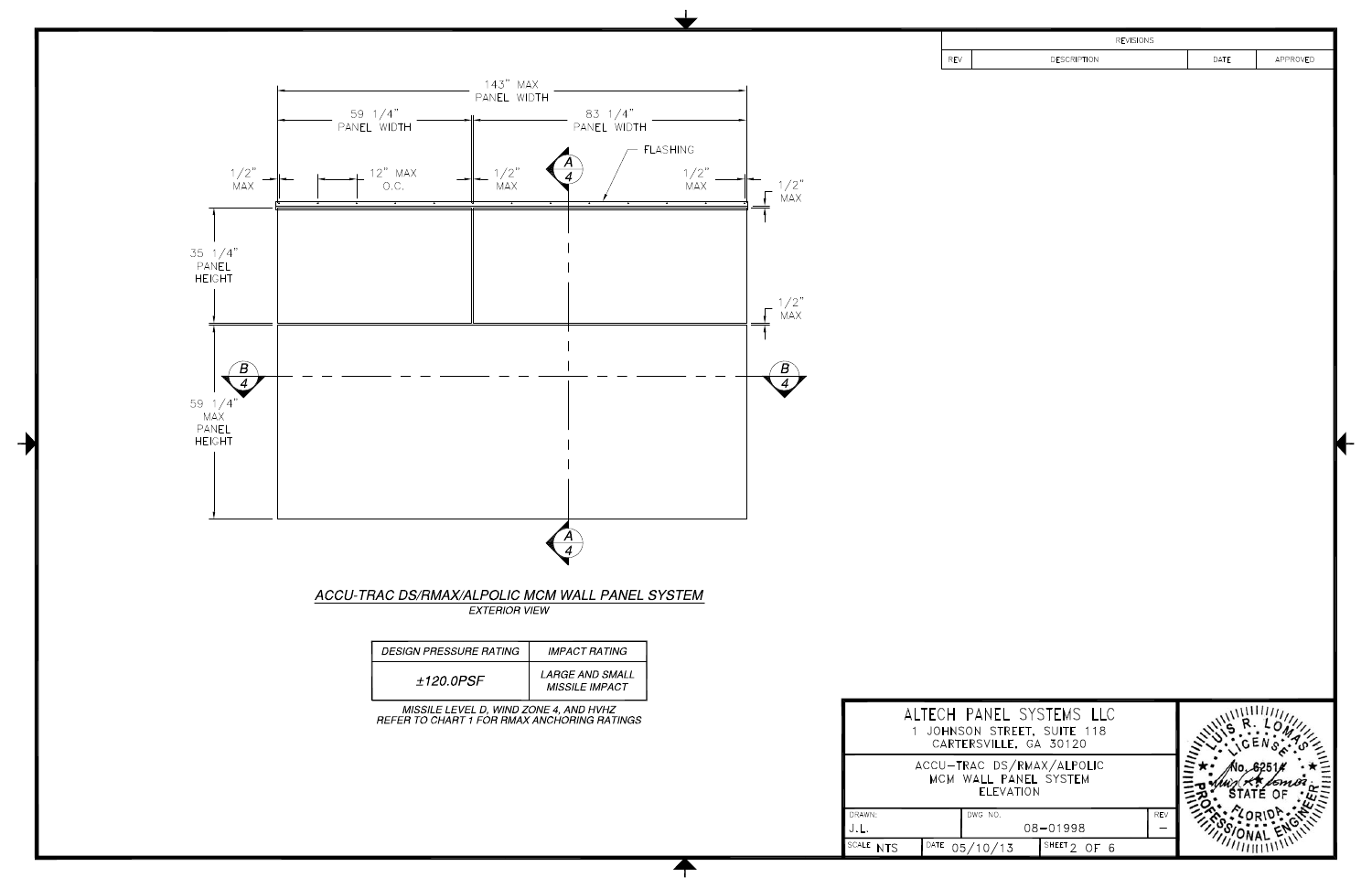|                                                                                                                                                        |                            | <b>REVISIONS</b>                                                                                                                                            |     |      |          |
|--------------------------------------------------------------------------------------------------------------------------------------------------------|----------------------------|-------------------------------------------------------------------------------------------------------------------------------------------------------------|-----|------|----------|
|                                                                                                                                                        | <b>REV</b>                 | <b>DESCRIPTION</b>                                                                                                                                          |     | DATE | APPROVED |
| ҩ<br>48"<br><b>MAX</b><br>⊗<br>PANEL<br><b>HEIGHT</b><br>ଷ<br>€<br>$48"$<br><b>MAX</b><br>⊗<br>PANEL<br><b>HEIGHT</b><br>œ<br>SEE NOTE 3<br>THIS SHEET |                            |                                                                                                                                                             |     |      |          |
|                                                                                                                                                        |                            | ALTECH PANEL SYSTEMS LLC<br>1 JOHNSON STREET, SUITE 118<br>CARTERSVILLE, GA 30120<br>ACCU-TRAC DS/RMAX/ALPOLIC<br>MCM WALL PANEL SYSTEM<br><b>ELEVATION</b> |     |      |          |
| DRAWN:                                                                                                                                                 | DWG NO.                    |                                                                                                                                                             | REV |      |          |
| J.L.                                                                                                                                                   |                            | 08-01998                                                                                                                                                    |     |      |          |
| SCALE NTS                                                                                                                                              | $\overline{DATE}$ 05/10/13 | SHEET $3$ OF 6                                                                                                                                              |     |      |          |



 $N/A$ 

**TABLE A** 

**RMAX FOAM ANCHORING CHART STUD** 

**GAUGE** 

18

**DESIGN** 

**PRESSURE** 

(PSF)

 $25.0$ 30.0

 $35.0$ 40.0 45.0 50.0 55.0

60.0 65.0 70.0 75.0 80.0  $|$  FIELD WASHER

**ON CENTER** 

16.00

| MINIMUM  $|$ 3" DIA $^{\, 1}|$ 2" DIA $^{\, 2}$ 

16.00



INSTALLATION

- 144" MAX FRAME WIDTH

# NOTES:

120.0

1. 3" RMAX PLASTIC WASHER WITH #10X3" GRIP DECK SCREW FOR 2" RMAX FOAM AND #10X4" GRIP DECK SCREW FOR 3" RMAX FOAM.

8.00

- 2. 2" PLASTIC GRIP CBW2 WASHER WITH #10X4" GRIP DECK SCREW WHEN USING 3" RMAX OR #10X3" GRIP DECK SCREW WHEN USING 2" RMAX.
- 3. RMAX FOAM PERIMETER TO BE ANCHORED WITH 2" PLASTIC GRIP CBW2 WASHER WITH #10X4" GRIP DECK SCREW WHEN USING 3" RMAX OR #10X3" GRIP DECK SCREW WHEN USING 2" RMAX.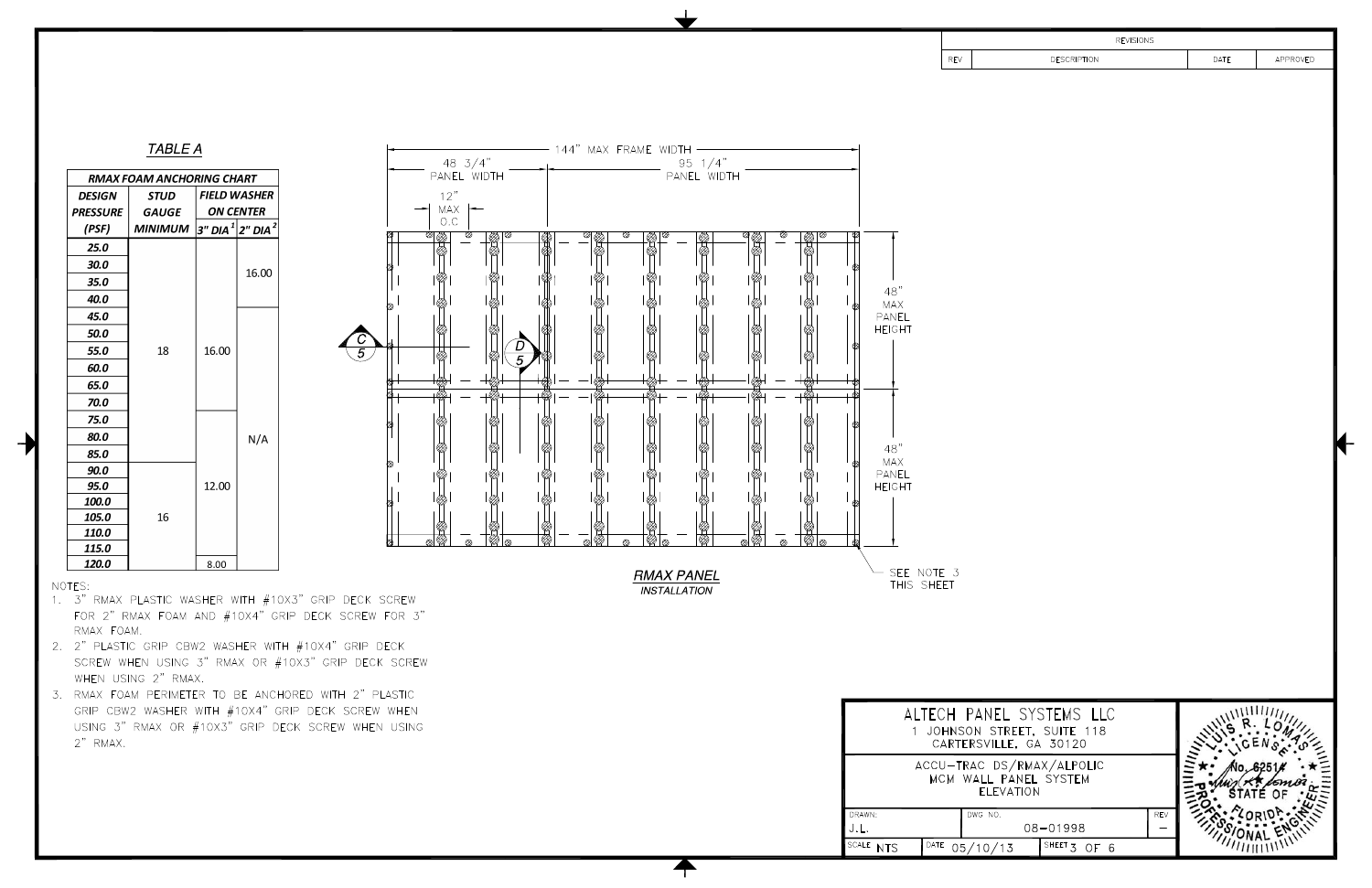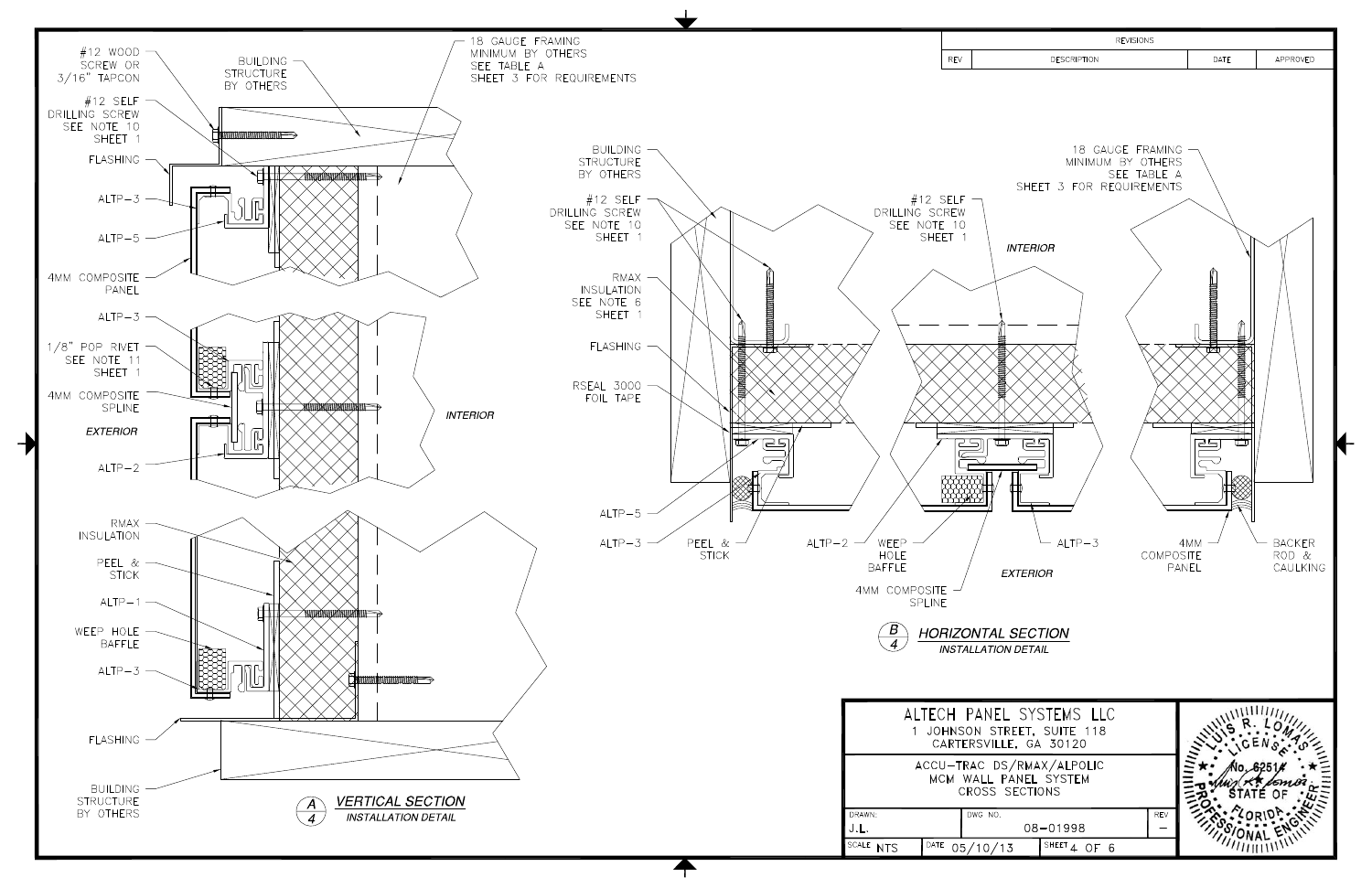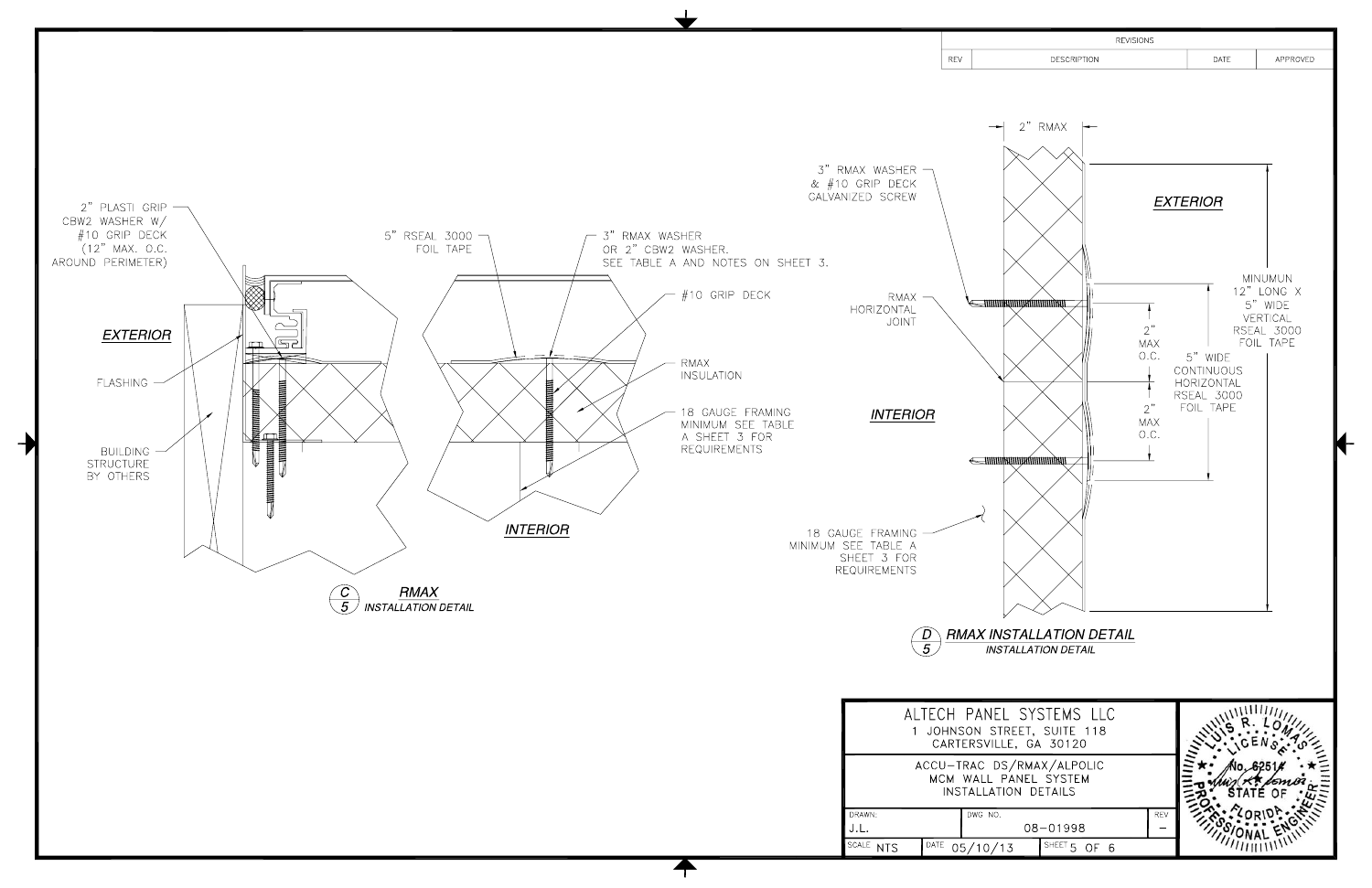

| <b>REVISIONS</b>                              |                             |          |
|-----------------------------------------------|-----------------------------|----------|
| <b>DESCRIPTION</b>                            | DATE                        | APPROVED |
|                                               |                             |          |
|                                               |                             |          |
|                                               |                             |          |
|                                               |                             |          |
|                                               |                             |          |
|                                               |                             |          |
|                                               |                             |          |
|                                               |                             |          |
|                                               |                             |          |
|                                               |                             |          |
|                                               |                             |          |
|                                               |                             |          |
|                                               |                             |          |
|                                               |                             |          |
|                                               |                             |          |
|                                               |                             |          |
|                                               |                             |          |
|                                               |                             |          |
|                                               |                             |          |
|                                               |                             |          |
|                                               |                             |          |
|                                               |                             |          |
|                                               |                             |          |
|                                               |                             |          |
|                                               |                             |          |
|                                               |                             |          |
|                                               |                             |          |
|                                               |                             |          |
|                                               |                             | 11111111 |
| SYSTEMS LLC<br>REET, SUITE 118<br>E, GA 30120 |                             |          |
|                                               |                             |          |
| ;/RMAX/ALPOLIC<br>ANEL SYSTEM                 |                             |          |
| <b>DNENTS</b>                                 |                             |          |
| <b>REV</b>                                    | <b>Drivesic</b><br>Filmonic |          |
| 08-01998                                      |                             |          |
| SHEET $6$ OF $6$<br>$\overline{3}$            |                             |          |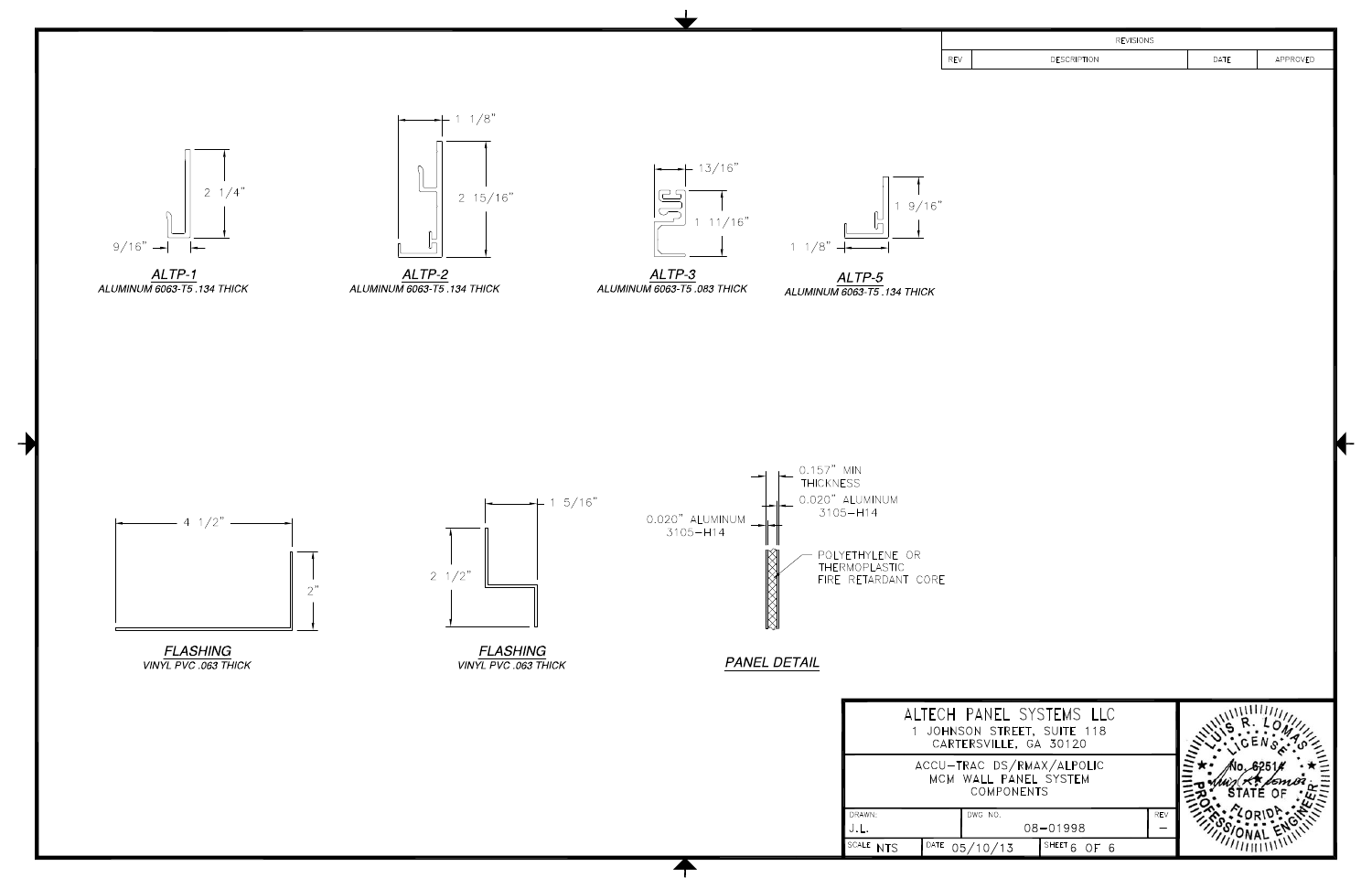*L. Roberto Lomas P.E.* **Engineering Evaluation Report**

233 W. Main St. 434-688-0609 rllomas@lrlomaspe.com

Danville, VA 24541 **Report No.: 512711**

### **Manufacturer: Altech Panel Systems, LLC 1 Johnson Street, Suite 118 Cartersville, GA 30120**

**Product Line:** Accu-Trac DS/RMAX/ALPOLIC MCM Wall

*Compliance:* The above mentioned product has been evaluated for compliance with the requirements of the Florida Department of Community Affairs for Statewide Acceptance per Rule 9N-3.005 method 1(d). The product listed herein complies with requirements of the Florida Building Code.

### *Supporting Technical Documentation:*

- 1. Approval document: drawing number 08-01998, titled Accu-Trac DS/RMAX/ALPOLIC MCM Wall, prepared, signed and sealed by Luis Roberto Lomas P.E.
- 2. Report No.: C5743.01-550-18 signed and sealed by Vinu J. Abraham, P.E. Architectural Testing Inc. Lithia Springs, GA
	- TAS 201-94 Large Missile Impact Test, Level D, Wind Zone 4
	- TAS 202 -94 Uniform Static Air Pressure, ±120.0psf design pressure, 18.0psf water penetration.
	- TAS 203-94 Cyclic Pressure loading ±120.0psf design pressure
- 3. Report No.: C1134.01-550-36 signed by Ryan K. Hedgepeth. Architectural Testing Inc. Lithia Springs, GA ASTM E330-02 Test Uniform load: +200.0/-60.0psf
- 4. Report No.: C2063.01-550-36 signed by Ryan K. Hedgepeth. Architectural Testing Inc. Lithia Springs, GA ASTM E330-02 Test Uniform load: -120.0psf
- 5. Report No.: C3034.01-550-44 signed by Ryan K. Hedgepeth. Architectural Testing Inc. Lithia Springs, GA ASTM E330-02 Test Uniform load: -130.0psf
- 6. Report No.: C3691.01-550-44 signed by Ryan K. Hedgepeth. Architectural Testing Inc. Lithia Springs, GA ASTM E330-02 Test Uniform load: -190.0psf
- 7. Report No.: C3691.02-550-44 signed by Ryan K. Hedgepeth. Architectural Testing Inc. Lithia Springs, GA ASTM E330-02 Test Uniform load: -130.0psf
- 8. Report No.: C3691.03-550-44 signed by Ryan K. Hedgepeth. Architectural Testing Inc. Lithia Springs, GA ASTM E330-02 Test Uniform load: -190.0psf
- 9. Polyethylene and Thermoplastic core testing: Report No.: 01-8361-038 signed by Alex B. Wenzel. Southwest Research Institute, San Antonio TX Report No.: 01-8361-320 signed by Alex B. Wenzel Southwest Research Institute, San Antonio TX Report No.: 01-43055.02 signed and sealed by Joseph A. Reed P.E. Architectural Testing Laboratories, York, PA.

Results for Polyethylene Core.

| Description                         | Tests             | Results         |
|-------------------------------------|-------------------|-----------------|
| <b>Tensile Strength</b>             | ASTM E8           | 7452 PSI        |
| Punching Shear Resistance (1" dia)  | ASTM D732         | 4637 PSI        |
| Punching Shear Max Load             | ASTM D732         | 1920 PSI        |
| <b>Bond Integrity Vertical Pull</b> | ASTM C297         | 1806 PSI        |
| Drum Peel                           | ASTM D1781        | 33.6 IN - LB/IN |
| <b>Flatwise Shear</b>               | ASTM C273         | 1225 PSI        |
| Rate of Burning                     | ASTM D635         | CCI             |
| Flame Spread Index                  | <b>ASTM E84</b>   | 00              |
| Smoke Developed Index               | ASTM E84          | 00              |
| Self Ignition Temperature           | <b>ASTM D1929</b> | $752^{\circ}$ F |
| <b>Flash Ignition Temperature</b>   | <b>ASTM D1929</b> | $716^{\circ}F$  |